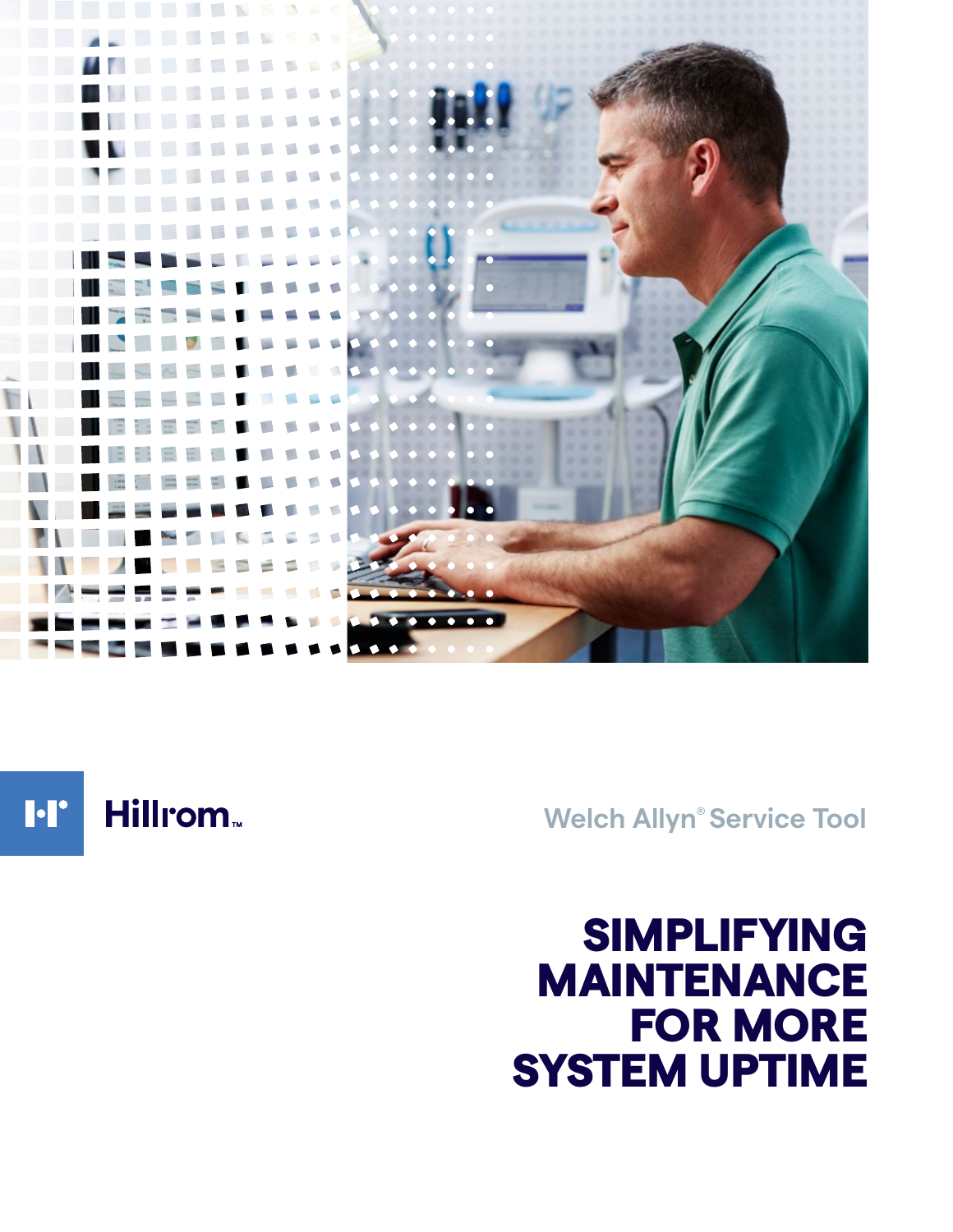# The Information You Need is Right at Your Fingertips

Let Hillrom help minimize interruptions to patient care with a streamlined process for proactive and routine maintenance. The Welch Allyn® Service Tool can help you simplify device service and minimize the resources needed for repairs to help reduce equipment downtime and keep devices in the hands of your caregivers.



# **With the Welch Allyn Service Tool, you can:**

- Install software updates and upgrades
- Perform device verification and calibration
- Troubleshoot devices
- Minimize off-site repairs
- Assign device locations for simple tracking
- View reports and important device information

### **1 REVIEW PRODUCT INFORMATION & MANAGE USER ACCOUNTS**

### **4 SCHEDULE MAINTENANCE, MANAGE LOG FILES & RECOVER DEVICES**

- Set device service intervals for periodic maintenance.
- Download and save device log files for analysis to help diagnose and identify reported issues.
- Reinstall firmware in rare cases where a device can no longer boot.

## **5 FUNCTIONAL VERIFICATION**

• Check any system requiring calibration and, if necessary, perform re-calibration to match the design specifications<sup>1,2</sup>

### **2 MANAGE & MAINTAIN YOUR INVENTORY**

• Track your entire inventory of supported Hillrom solutions with automatic notifications for firmware updates and feature upgrades.

• Test each component of a device's system to ensure performance meets design specifications.

## **6 CALIBRATION VERIFICATION**

- Manage lists of installed modules, firmware and hardware versions, warranty details, repair information, device status and usage history.
- Create user accounts and set permission levels to control who has access to device features and who can perform administrative tasks versus service tasks.

### **3 INSTALL UPDATES & UPGRADES**

- Manage solutions that are eligible for firmware upgrades.
- Add new plug-ins to support future Hillrom products.

# **We're Here to Lend an Ear**

-----

Conveniently collaborate with Hillrom service technicians via our secure PartnerConnect™ remote network for real-time device support.



| la Ammendan bata<br>Save 1170<br>Device name<br>Sanal number                                                                  | <b>BUYER STATE</b><br>-<br>10040040471184                                | <b>PROF</b> X                                                            | St andreas<br><b>Eifurnahme, address</b>                                                       | <b>BARA</b><br>00 SALFASFIAC 00                                                               | Writings, Writin After<br><b>Tuesday, Alcostability 12, 81</b><br>Auto 37 science<br>5888                             | Log off<br><b>Versitag</b>                                                |
|-------------------------------------------------------------------------------------------------------------------------------|--------------------------------------------------------------------------|--------------------------------------------------------------------------|------------------------------------------------------------------------------------------------|-----------------------------------------------------------------------------------------------|-----------------------------------------------------------------------------------------------------------------------|---------------------------------------------------------------------------|
| $\frac{1}{2}$<br>Louisville (B)<br>Dealer information 1                                                                       | <b>VIA 4000 Sales</b><br><b>Route L'Aureux Cent</b>                      |                                                                          | Anael Tog<br>Hagenda Verify and calibrate [ Cooffigure ]                                       | 433444440                                                                                     |                                                                                                                       | <b>Junchronor</b>                                                         |
| <b>TECHNOLOGY</b><br><b>CORP.</b><br>Hart-Tacheller                                                                           | <b>CONTRACTOR</b> IN A STATISTICS.<br>fait application<br>L.M. (A) CROAT | <b>NE AURURA</b><br>٠                                                    | and the probability of the first bank postery<br>assess.<br>2010/04/14                         | Listenstein City<br>ASSISTENCE                                                                | <b>Bulliony MARKO</b><br><b>Bathery indurmation</b>                                                                   |                                                                           |
| Deluxe Carrotta, Maskins<br><b>Books</b><br><b>Kellery</b> Sakered                                                            | LAURANTE<br><b>PER-CREATION</b><br><b>But Book and</b>                   | <b>Not Auctionity</b><br><b>Not Auctionity</b><br><b>Tell Audioption</b> | <b>Not Anistration</b><br><b>Red Anchority</b><br><b>Joseph Diego</b>                          | <b>And Analyzing</b><br><b>Rod Atachuating</b>                                                | Tensorature<br>Village                                                                                                | 71.41<br><b>EL MIG Guila</b>                                              |
| Reflectation better times 4.1.8<br>kell Roble / Nature<br><b>SunTanz Puz Holde</b><br>Tangarches Robe<br><b>VISIT High-in</b> | LALIL WA<br>1.40<br><b>Not Aucknation</b><br>3.39                        | <b>But Anchestrie</b><br>NOT MT<br><b>Sci Anchulti</b><br>Apr 5          | <b>NA Aminatio</b><br>prom/Chi-<br><b>JIMPGE-</b><br>Tell Anchratis<br>payon-                  | <b>Not Auctionitie</b><br>EDENTHER<br><b><i>ADMINISTRAT</i></b><br>an man<br><b>RESERVANS</b> | <b>Galak</b><br><b>Retailing capacity</b><br>Auto charge capacity.<br>Aug. Sina is amply<br>Aug. time to full charge  | 04/08/14<br><b>SFTC</b><br>1,000.00<br>395-MM<br><b><i>US\$35 min</i></b> |
| Warranty<br>Approximate original factory exercisity expression - 20x2 lists                                                   |                                                                          |                                                                          | <b>Report Information</b><br>List catalogues days<br><b>Rafformat by</b><br>California das des | <b>JELOVIN LT</b><br><b>Holt Alba</b><br>2011/06/17                                           | <b>Baltists cycle insure</b><br>Saltery designed capacity<br><b>Warn Fachure Calls</b><br><b>Service and can</b><br>ĸ | 4.66<br>3006.00L<br>m.<br>$\sim$                                          |

**Review product information**

| Device List on                                                               | <b>BOOKER</b><br><b>Basic sans</b><br>Serial number<br>$\sim$<br>Leader III | PMP =<br><b>PROD</b><br>120900-00985.1-86<br><b>SIVE 6000 Sonica</b><br><b>Product foreign Cost</b> | <b>IF will have</b><br><b><i>Uharran Wall address</i></b><br><b><i>Read Text</i></b> | \$8.58<br>AN LA EX ET AT AN<br><b>KLINNING</b> | Auto IP and/enter<br>,,,,,, | 6888 | View Log-<br><b>Barahoune</b> |
|------------------------------------------------------------------------------|-----------------------------------------------------------------------------|-----------------------------------------------------------------------------------------------------|--------------------------------------------------------------------------------------|------------------------------------------------|-----------------------------|------|-------------------------------|
|                                                                              |                                                                             | Books Information   Higgaste   Institute Life Configure                                             |                                                                                      |                                                |                             |      |                               |
| 2000                                                                         | Select the device to verify/colleger                                        |                                                                                                     | <b><i><u>Defense of the Contractor Contractor</u></i></b>                            |                                                |                             |      |                               |
| mar<br><b>PAIN CARDINAL</b>                                                  |                                                                             |                                                                                                     | <b>SECURE 17</b><br>ARCHIMA'S?                                                       |                                                |                             |      |                               |
| <b>Boltimeter-Netter</b><br><b>Burghams Plus Mediute</b><br><b>NEW YORAN</b> |                                                                             |                                                                                                     | <b>SHOW FAVOL</b><br><b>DEGANGS</b><br>(Include/LT                                   |                                                |                             |      |                               |
|                                                                              |                                                                             |                                                                                                     |                                                                                      |                                                |                             |      |                               |
|                                                                              |                                                                             |                                                                                                     |                                                                                      |                                                |                             |      |                               |
|                                                                              |                                                                             |                                                                                                     |                                                                                      |                                                |                             |      |                               |
|                                                                              |                                                                             |                                                                                                     |                                                                                      |                                                |                             |      |                               |

### **Receive notifications of updates and upgrades**

| tehnikanska   Harak   Indonesian   Indones  <br><b>Section Section Confidence</b><br><b>CONTROL</b>                                                             |                                                                                                                                                                                                                                                                                                                                                                                                   |                                                |
|-----------------------------------------------------------------------------------------------------------------------------------------------------------------|---------------------------------------------------------------------------------------------------------------------------------------------------------------------------------------------------------------------------------------------------------------------------------------------------------------------------------------------------------------------------------------------------|------------------------------------------------|
|                                                                                                                                                                 |                                                                                                                                                                                                                                                                                                                                                                                                   |                                                |
| $\frac{1}{2}$<br><b>ALCOHOL:</b><br><b>SAR GATIVIA</b><br>sen lat.a. sma<br><b>JANES</b><br>pointed.<br><b>UNITED RATIONS</b><br><b>GROSS</b><br><b>AMERICA</b> | <b>Estuariation IN</b>                                                                                                                                                                                                                                                                                                                                                                            |                                                |
|                                                                                                                                                                 | <b>I listuative Trees</b><br><b><i><u>Publisher South</u></i></b><br>FILST Market food<br>After Dist Lincoln a hol-<br>It has become the fact into<br><b>RAMCHAEL</b><br><b>REAL ENGINEERING</b><br><b>Distances</b> Sales<br><b>Billiance call inter text</b><br><b>Makes Ameler Inc.</b><br><b>President Edit</b><br>We'll had pell to researcher auf.<br><b><i>SERVICE CONSULTANCE SAT</i></b> | Die Vie große unter a paragie nannt?<br>$\sim$ |

### **Verification**

| <b>Byzanting</b>                                           | <b>BUYER STORE</b>         | <b>PHP</b> H                                           |                                                                 |                                             | McGrane, McGritter | Tuesday 2014/06/12 13:39 | Log off                     |
|------------------------------------------------------------|----------------------------|--------------------------------------------------------|-----------------------------------------------------------------|---------------------------------------------|--------------------|--------------------------|-----------------------------|
| Director-hamed<br>Send market<br><b>BOX</b><br>Laurence 23 | <b>FMS</b><br>100000001109 | <b>VIDA 4004 Series</b><br><b>Frederit Benden Card</b> | 27 actionals<br><b>Division Wall address</b><br><b>Rend Vag</b> | 9444<br><b>BEAMSTROM</b><br>4524404965      | Audio SF address   | 4848                     | <b>STREET</b><br>Synderates |
| Dealer Information   Hospitale                             |                            | Worldy and culturate Configure                         |                                                                 |                                             |                    |                          |                             |
| telect the automotive apprale.                             |                            |                                                        |                                                                 |                                             |                    |                          |                             |
| ۰                                                          |                            | <b>STATISTICS</b>                                      | <b>STATISTICS</b>                                               |                                             |                    |                          |                             |
| $-$<br>404 Carmelan                                        |                            | No trainate<br>LOCAL CANAL                             |                                                                 | <b>Re-Layade Avenue</b>                     |                    |                          |                             |
| Galile Healths - Nation                                    |                            | LAS 24 WAL                                             |                                                                 | <b>No capala Austata</b>                    |                    |                          |                             |
| <b>Scotlane Rochtsche</b><br><b>WAFIRMAN</b>               |                            | tute.<br>1.46                                          |                                                                 | No laspeda Auristia<br><b>Relayab Avida</b> |                    |                          |                             |
|                                                            |                            |                                                        |                                                                 |                                             |                    |                          |                             |
|                                                            |                            |                                                        |                                                                 |                                             |                    |                          |                             |

### **Calibration**